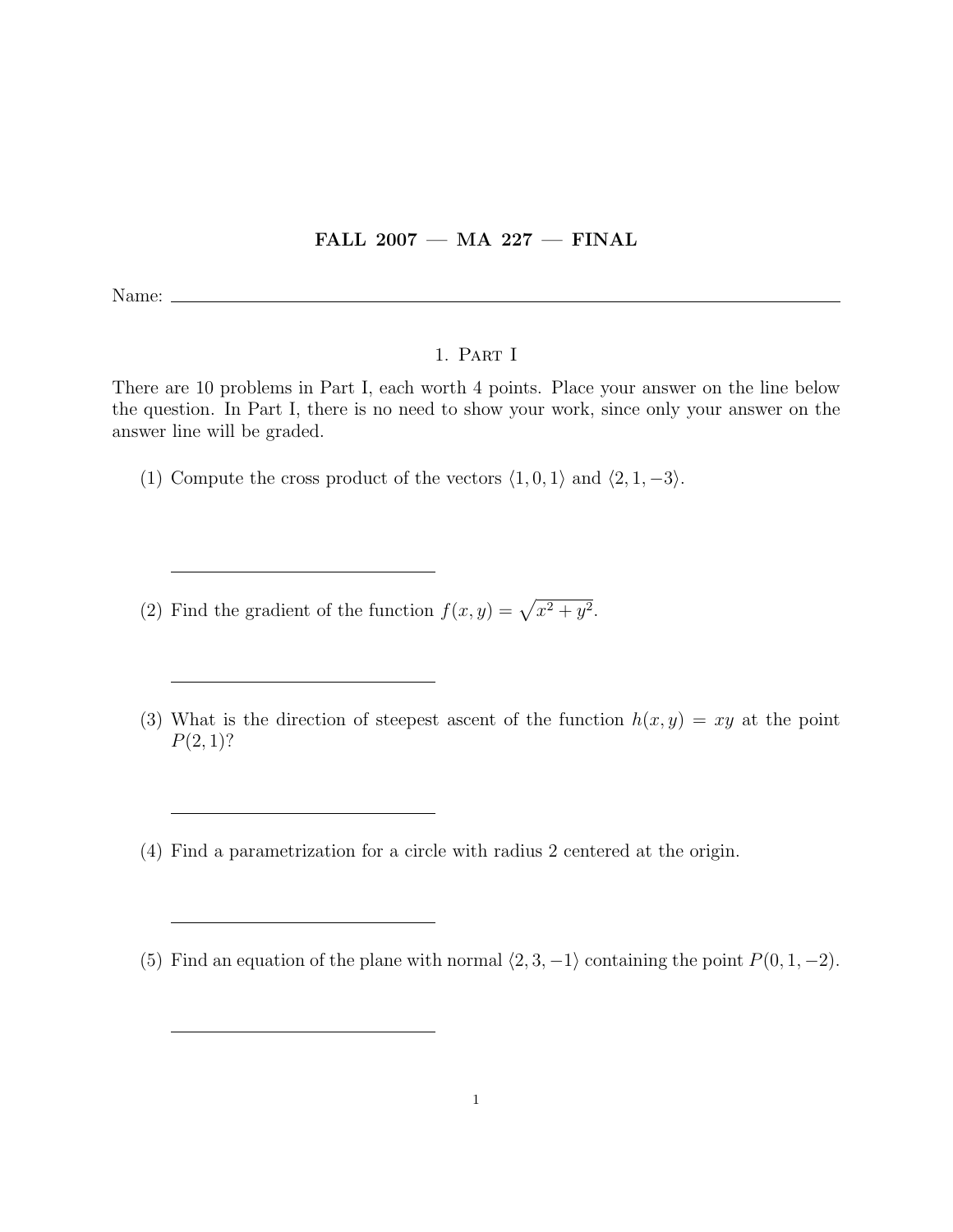- (6) Find the linearization  $L(x, y)$  of  $f(x, y) = x^2y$  at the point (1, 1).
- (7) Compute the Jacobian of the transformation  $x = u^2 2v$ ,  $y = 2u + v^2$ .
- (8) Evaluate  $\iint_D 2dA$  where D is the triangular region with vertices  $(0, 0)$ ,  $(0, 1)$  and  $(2, 0).$
- (9) Find rectangular coordinates of the point with spherical coordinates  $r = 3$ ,  $\phi = \pi$ ,  $\theta = \pi/4.$
- (10) Compute div **F** when  $\mathbf{F}(x, y, z) = \langle yz, \cos(xz), -\sin(xy) \rangle$ .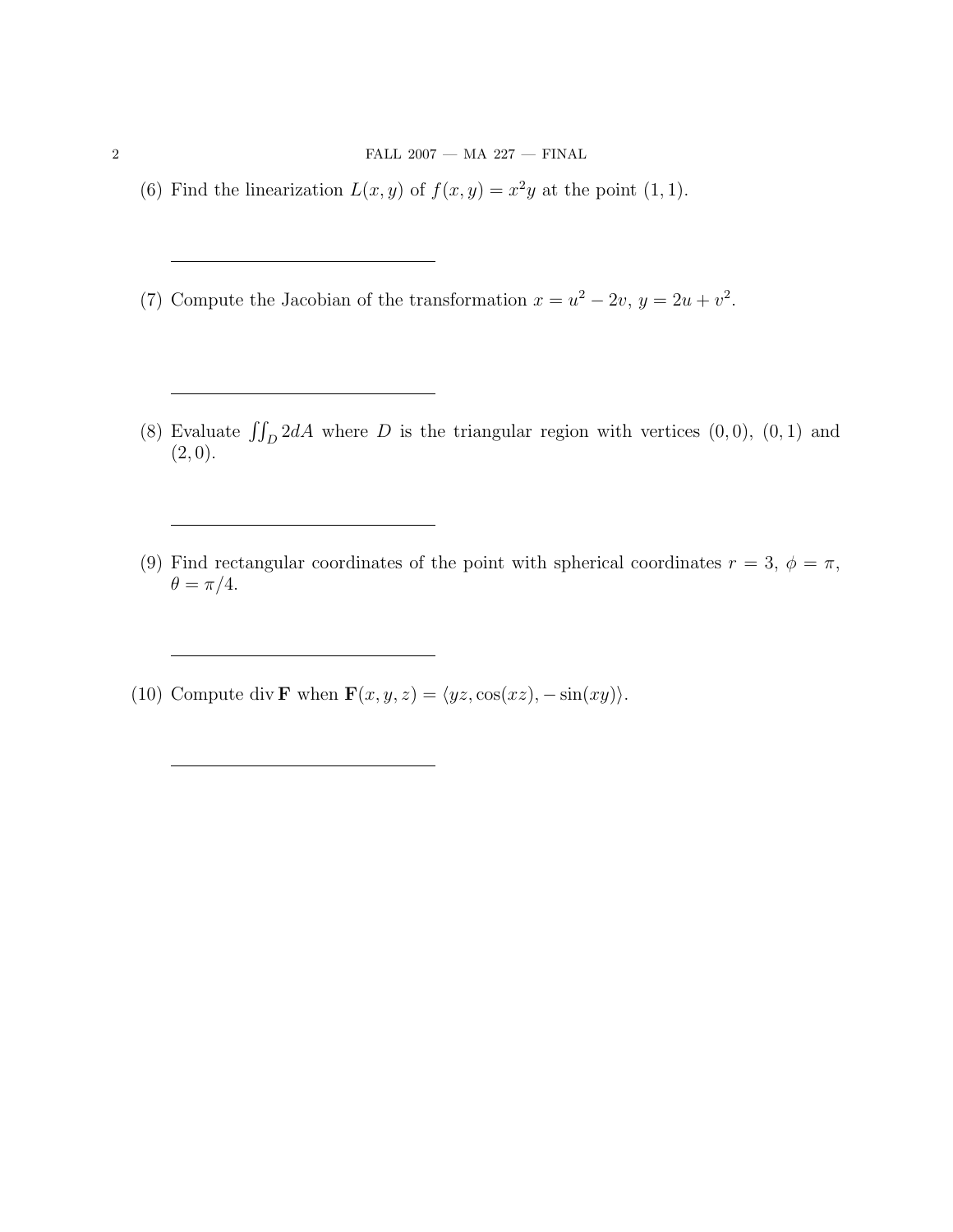## $\textrm{FALL 2007} \xrightarrow{} \textrm{MA 227} \xrightarrow{} \textrm{FINAL} \xrightarrow{} \textrm{3}$

## 2. Part II

There are 6 problems in Part II, each worth 10 points. On Part II problems show all your work! Your work, as well as the answer, will be graded. Your solution must include enough detail to justify any conclusions you reach in answering the question.

- (1) A particle's acceleration is given by  $\mathbf{a}(t) = 9 \sin t \mathbf{i} + 9 \cos t \mathbf{j}$ . At  $t = 0$  its velocity is  $\mathbf{v}(0) = 3\mathbf{i} + 3\mathbf{k}$  and its position is  $\mathbf{r}(0) = -9\mathbf{j}$ .
	- (a) Find the particle's velocity v at any time.
	- (b) Find the particle's position r at any time.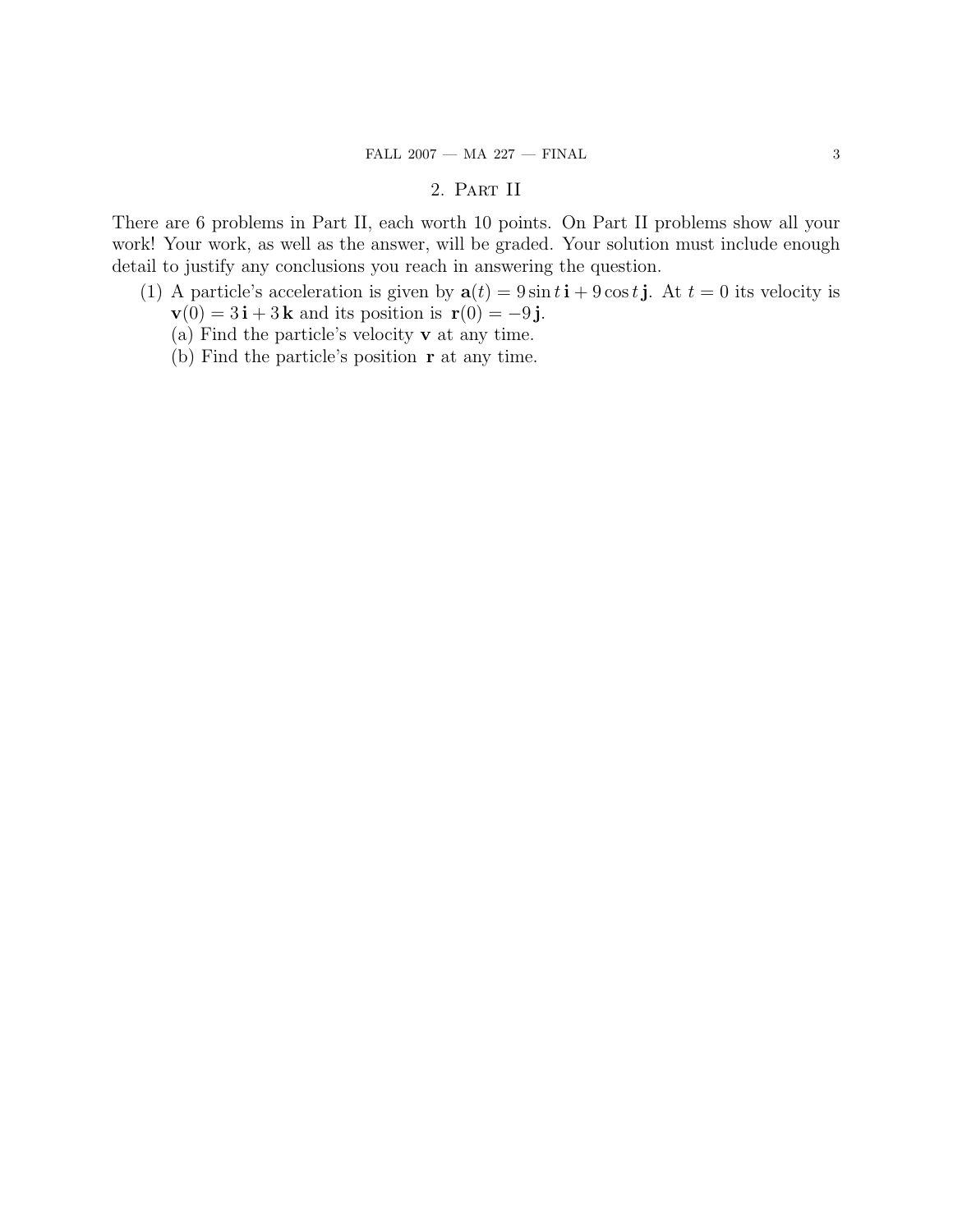- (2) Use two different methods to evaluate the line integral  $\int_C (y + 2x) dx + x dy$ , where C is the line segment from  $(0, 0)$  to  $(2, 1)$ .
	- (a) By direct integration.

(b) By the fundamental theorem of line integrals, after finding a potential function

for  $\langle y + 2x, x \rangle$ , that is a scalar function f such that  $\nabla f(x, y) = \langle y + 2x, x \rangle$ .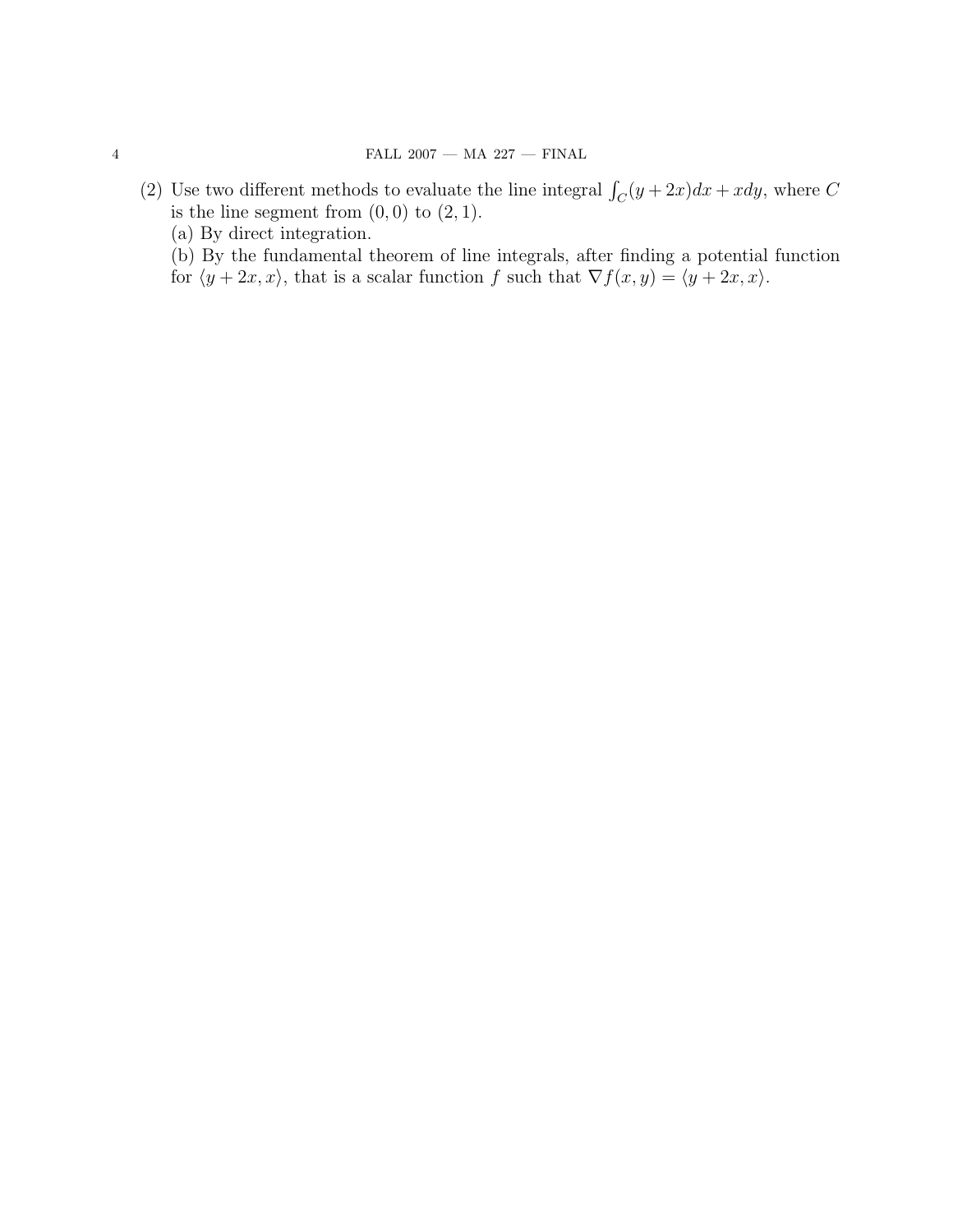(3) Use Lagrange multipliers to find the maximum and minimum values of the function  $f(x, y, z) = 8y - 3z$  subject to the constraint  $16x^2 + 4y^2 + z^2 = 25$ .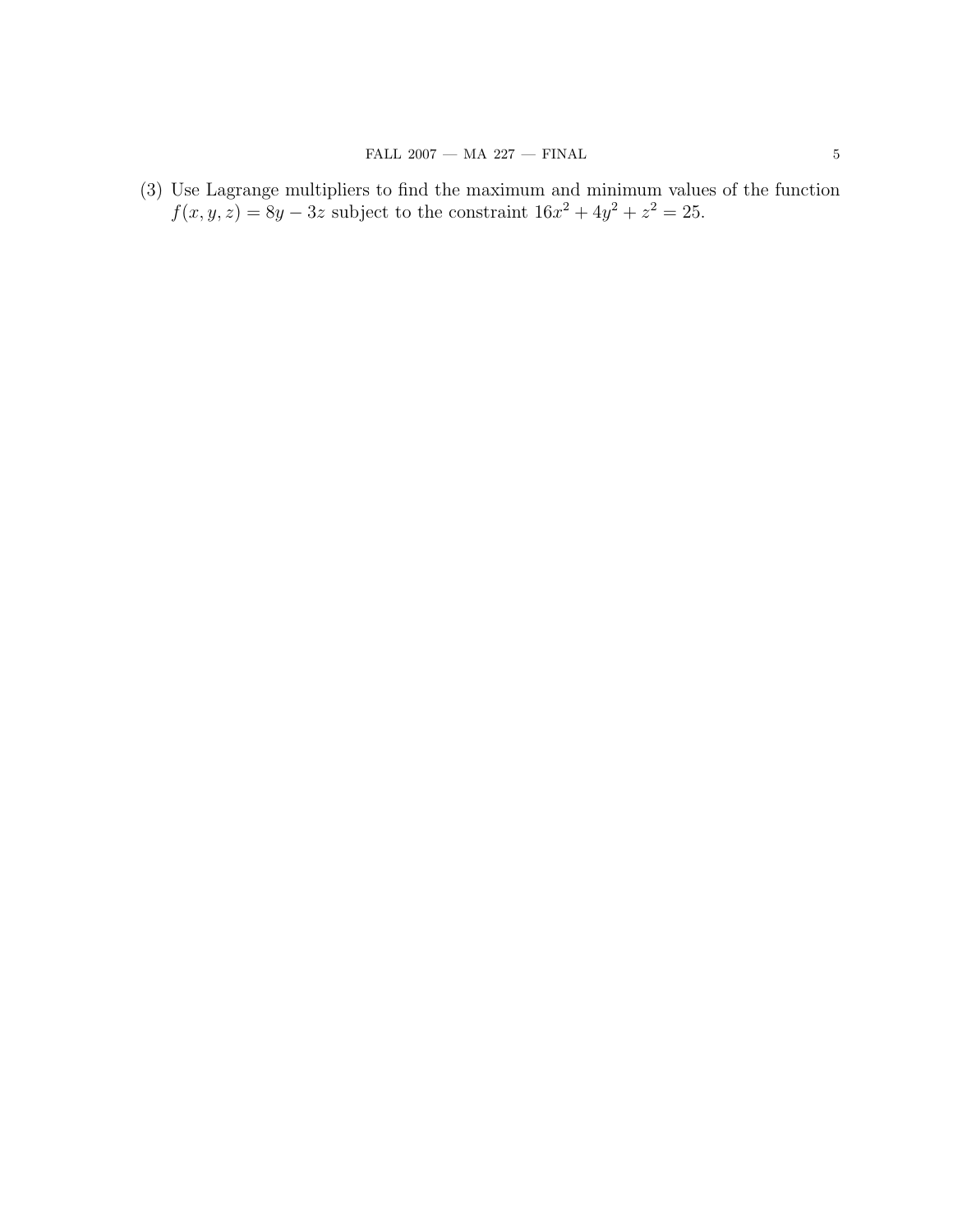(4) Evaluate the following integral by reversing the order of integration.

$$
\int_0^4 \int_{y^{1/2}}^2 x \exp(x^4) \, dx \, dy.
$$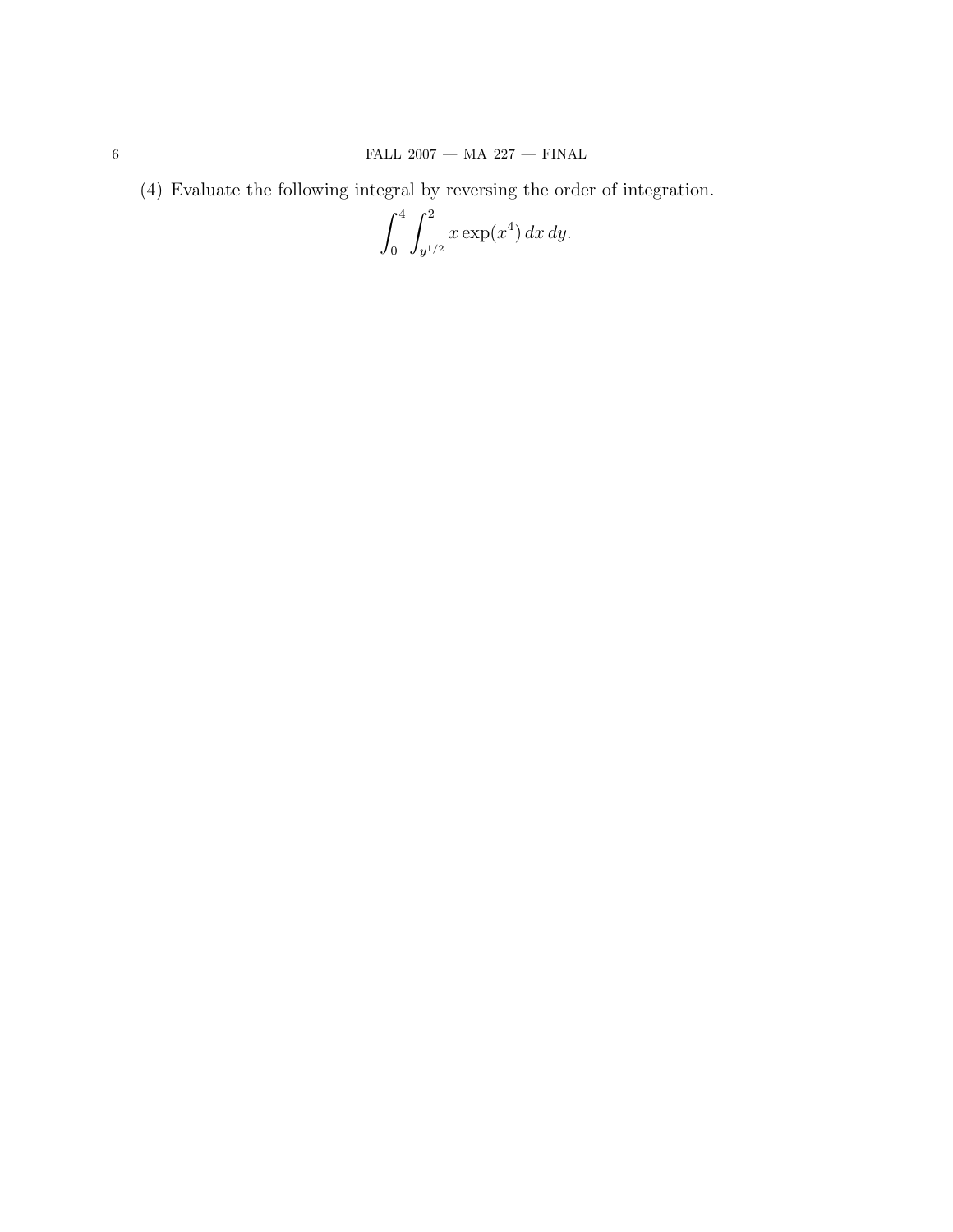(5) A surface S is given parametrically by  $\mathbf{r}(u, v) = \langle u+2v, 2u+v, 1-u \rangle$  where  $0 \le u \le 1$ and  $0 \le v \le 2$ . Evaluate the surface integral

$$
\iint_S (x+y+z)dS.
$$